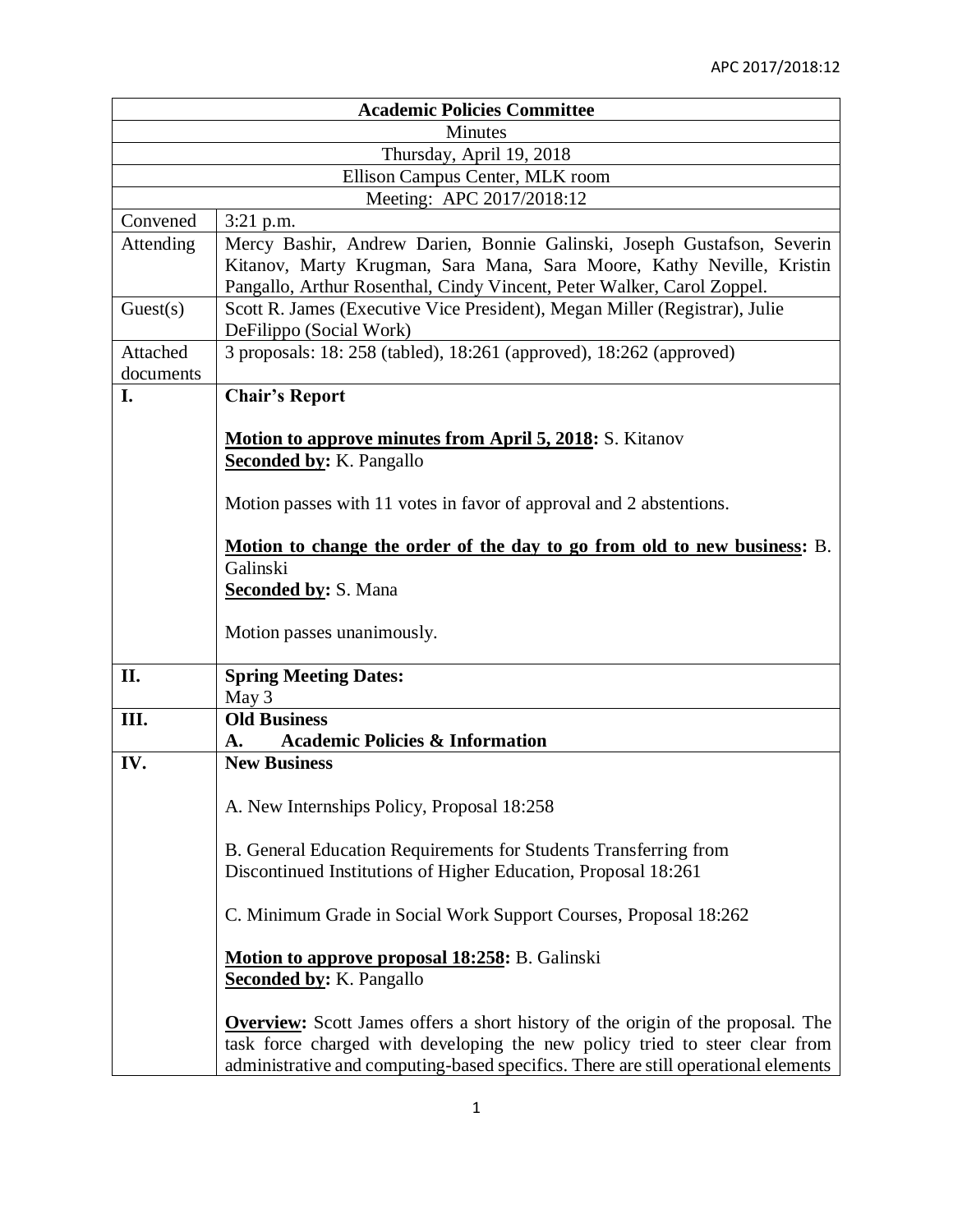that need to be addressed. K. Pangallo: Question about the link that will be used to record/report internships—"Career Services Viking Link powered by Handshake system." Should this specific link info be included in the official description? S. James: Perhaps the description can just say generally "Career Services Internship System." S. Mana: Can a student have an internship for both credit and payment? S. James: Yes. After request to circulate names of members of task force behind internship policy, S. James passes around a list of the task force membership. A. Darien: Who will be doing the listing/recording? S. James: Career Services will be responsible for doing so. C. Vincent: What is the turnaround time to register for an internship? S. James: Relatively quick. A call to Career Services can be placed in order to expedite an internship registration request. The System will accommodate information coming from multiple sources. K. Pangallo: Is it someone's specific job to provide help and advice to students with questions about internships? S. James: Yes, at least three people currently are responsible for providing expert help. A. Darien expresses concern about the restrictive language of # 3. Does the student have to wait to register until the internship has been recorded? Since certain internship relationships appear only *ad hoc*, how can a general policy do justice to internships tailored to fit very specific department/faculty relationships with contact personnel? S. James: The intent of the policy was to come to terms with the different ways in which internships become available, e.g. through departments and/or as a result of a student's own investigative work. K. Pangallo stresses that it is important to clarify the double function of the software—(a) to record where a student is, and (b) to advertise. Questions follow about how to interpret the amount of internship hours (item # 8): 36-45 hours of work per semester for each academic credit awarded. M. Miller: It is better to have the total amount of hours per credit so as not to confuse students and let them know what to expect. K. Pangallo: The policy should also clarify that a reflective piece (within the "Best practices" section) is not required for an internship if it is paid but not taken for credit. M. Miller: Departments should have a dedicated course number for an internship. C. Vincent: How does best practice # 2 work in terms of accountability? S. James: Where possible, the internship site should be visited by the faculty member. P. Walker: Did the committee look at where the internship policy overlaps with the MSCA contract? Faculty workload and what can be evaluated in faculty personnel actions are all spelled out in the MSCA contract. **Recommendation:** Let not APC approve a policy different than what's in the contract, to avoid grievances. P. Walker: Why is it necessary for the Dean to approve internships if they are currently approved only by department chairs? M. Miller/S. James: The Dean will be approving only the workload and will not be looking at the content of the internship. A. Rosenthal highlights some typographical and punctuation errors in the document. K. Pangallo suggests change to the language of  $# 6$  "Following" approval by the Dean's Office..." P. Walker: What is meant by "evaluations" in item # 10—*who* is being evaluated and *by whom*? P. Walker: It appears that the proposal involves Career Services too much into academic issues. Also, isn't this policy creating more avoidable paper-work for faculty, department chairs, and academic deans? M. Miller: People simply do not comply with providing the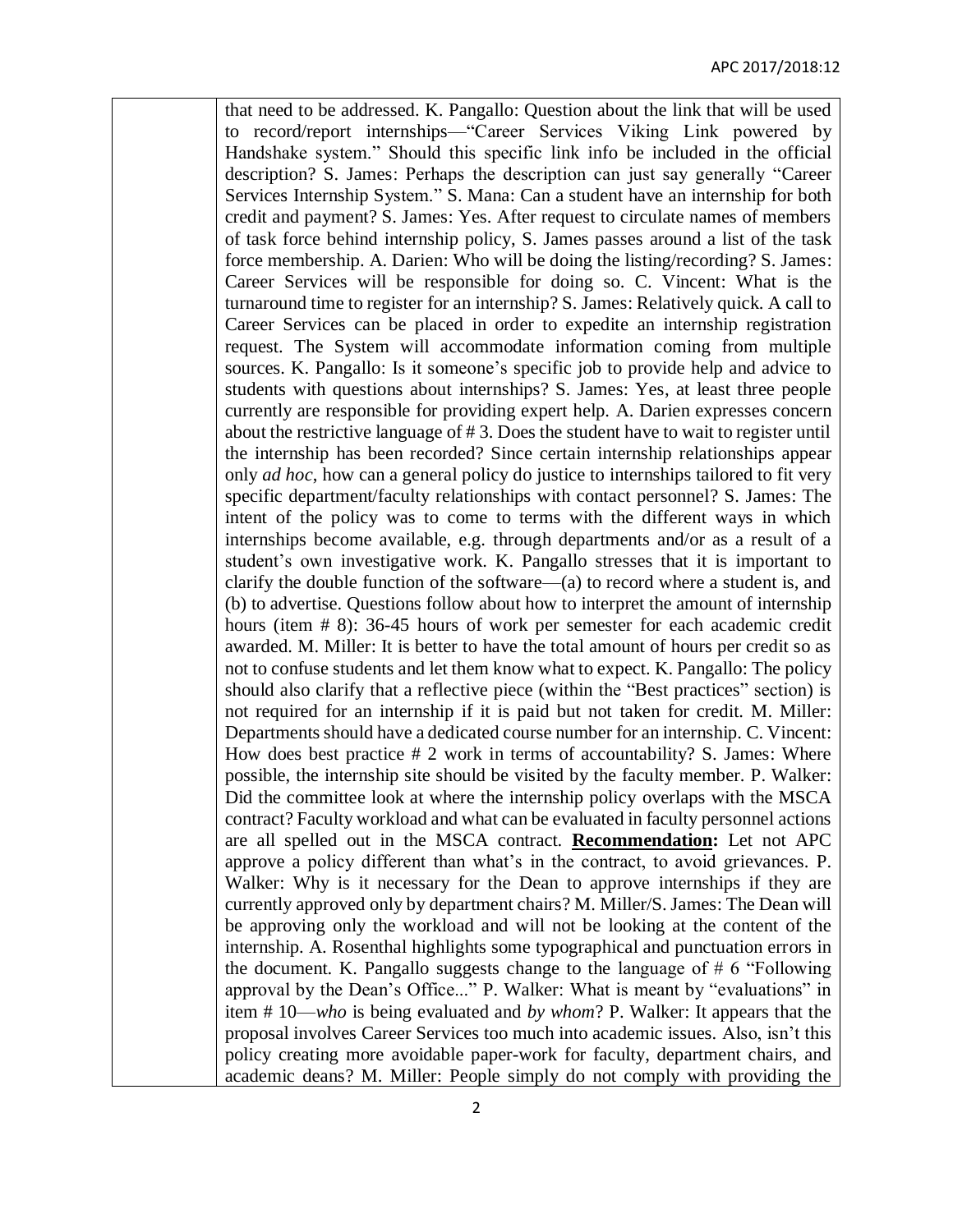information for on-going internships but we do need as an institution to have a centralized depository for our students in order to mitigate various risks. K. Pangallo: How should the difference between the language of # 1 and # 6 be understood? Is registering for the course different from registering the internship? Does the internship have to be registered first before a student registers for the course? Currently, the internship doesn't have to be registered for a student to register for an internship course. P. Walker: Should the best practices paragraph appear in the catalog? S. James: Yes. P. Walker: Considering the number of concerns raised by the proposal, especially about an increased amount of paperwork for already increasingly burdened faculty and chairpoersons. Is there not a way to achieve the two goals of knowing what internships are available and where interns actually are, physically speaking, while carrying out their work without placing new bureaucratic burdens on the academic side of the university? Wouldn't it be better to postpone discussion and approval of the proposal until more clarity is achieved in the current language of the proposal? P. Walker also expressed his concern about the feasibility of a support service, such as Career Services, becoming inordinately entangled in an academic program.

**Motion to table proposal 18:258 and a recommendation to S. James to continue working on the proposal:** C. Zoppel **Seconded by:** S. Kitanov

Motion passes unanimously.

**Motion to approve General Education Requirements for Students Transferring from Discontinued Institutors of Higher Education, proposal 18:261:** S. Moore **Seconded by:** K. Pangallo

**Overview:** M. Miller explains that the point of the proposal is to be able to assist students in the critical situation of a school closing in their transfer, treating students as if they are coming from a Massachusetts public institution. Questions are raised regarding the territorial scope (U.S., Massachusetts, New England?) and timeline of the policy. M. Miller specifies a timeline of 1-5 years, open to interpretation in light of future circumstances. As far as territorial inclusion, the policy can be applied to any school within U.S. territory.

Motion passes unanimously.

**Motion to approve Minimum Grade in Social Work Support Courses, Proposal 18:262:** S. Kitanov **Seconded by:** K. Pangallo

There being no concerns regarding the proposal, motion passes unanimously.